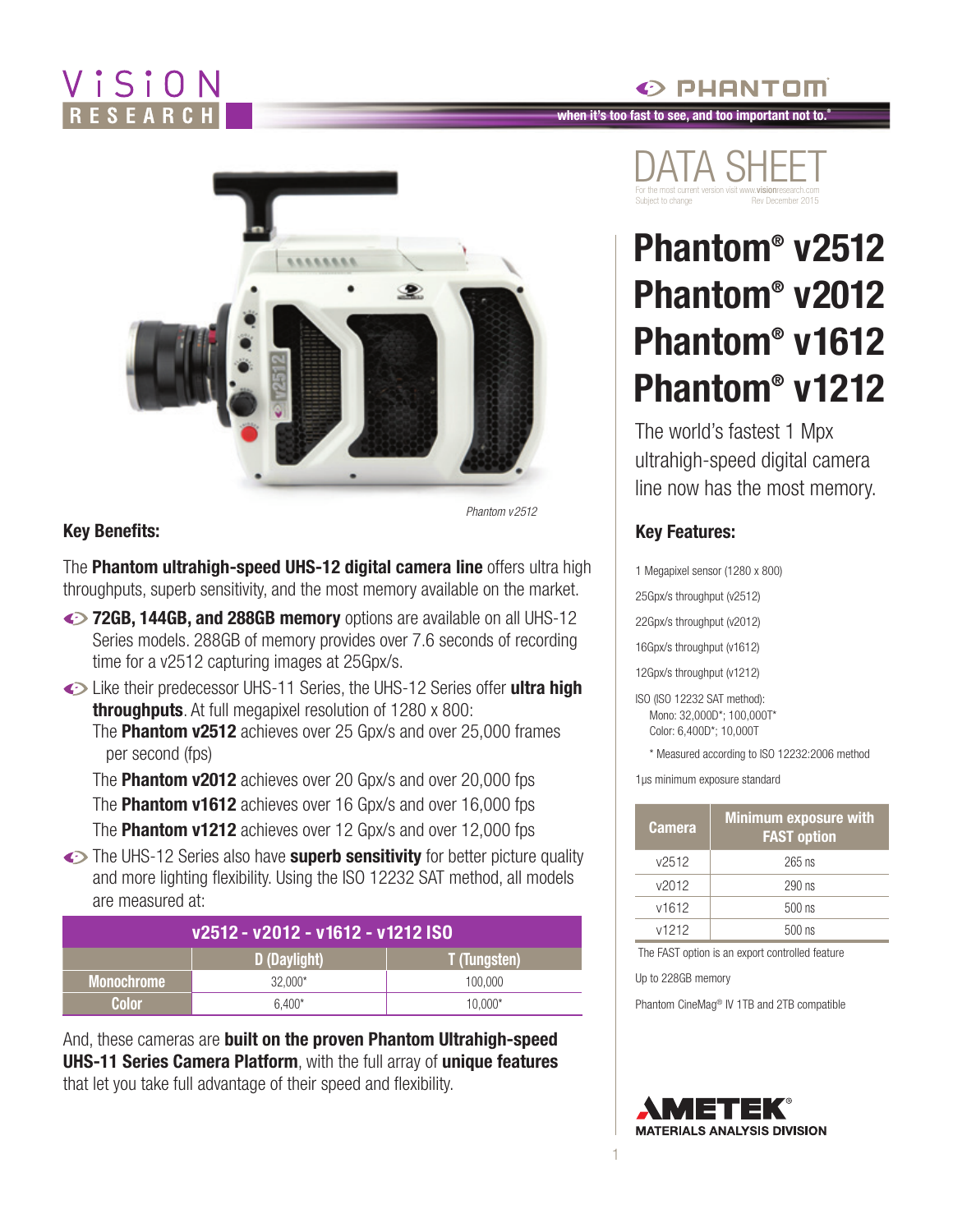#### **DATA SHEET**

### $\odot$  PHANTOM

#### **when it's too fast to see, and too important not to.®**

#### **v2512, v2012 v1612 & v1212**

The standard Capture Cable, which attaches to the Capture Port, provides the following signals:

- Ready (is high when camera is in capture mode, can be combined with other cameras to provide a "system ready" signal)
- Strobe (is low during frame exposure time)
- Auto-Trigger (a hardware trigger signal supplied by Image-Based Auto-Trigger)
- Pre-trigger/Memgate (a falling edge causes the camera to start acquiring pre-trigger frames and wait for a trigger – the camera goes into "capture" mode; or, if used in Memgate mode, frames acquired while low are discarded and not saved to memory allowing for selective recording)
- Video Out (NTSC or PAL composite video signal)

Or, use the optional Break-out-Box (BoB) connected to the Capture Port and have access to the following signals on the BoB.

- • IRIG-In
- • IRIG-Out
- • Video Out
- Trigger
- Event (if low when Strobe goes high, the frame is marked with an event marker)
- Strobe
- Auto-Trigger (goes low when this camera is triggered by Image-Based Auto-Trigger allowing one camera to trigger other cameras based on an event detected in the live image)
- Pre-trigger/Memgate
- Ready



#### **Image Storage:**

At ultrahigh-speeds, memory can become a limitation to recording duration. The **cameras can be equipped with 72GB, 144GB, or 288GB** of high-speed memory. A camera with 288GB of memory, recording at 10,000 fps at 1280 x 800 can record a single high-speed shot (called a *cine*) for up to **almost 20 seconds**. Or, **segment memory** into up to 63 segments and record shorter cines into each segment.

**Minimize cine save times with the Phantom CineMag** option. With the ability to save 1GB/s of data to an attached CineMag IV, a 288GB shot can be saved in under 5 minutes. The cine is **securely stored in non-volatile memory.**

The contents of a CineMag can later be viewed on a PC, trimmed, played to video, and saved either by placing the CineMag back on the camera, or using our offline Phantom CineStation® – a simple CineMag reader that connects to your PC with 1Gb or 10Gb Ethernet.

#### **Sensor Characteristics:**

Phantom Ultrahigh-Speed Cameras are based on a Vision Research designed **custom CMOS sensor**. The **28 micron pixel size means high light sensitivity** and Vision Research's innovative design increases the sensitivity even more. Each pixel has a **bit depth of 12 bits** yielding 4,096 gray levels with high dynamic range. Each camera comes in monochrome or color versions.

**Sensor resolution is 1280 x 800** "widescreen" format. The rectangular shape of the 1 Mpx sensor allows the user to keep moving objects in the frame longer and is compatible in aspect ratio with modern display technology. The physical size of the sensor is 35.8mm x 22.4mm.

These cameras have a **global electronic shutter** capable of exposures as fast as 1 µs on a standard camera, or up to 265 ns with the export controlled FAST option depending on the camera model. This truly "freezes motion" and eliminates **motion blur** in the most demanding of applications.

#### **Command & Control:**

You can set up and control your Phantom camera using several different tools.

A convenient way to use your Phantom ultrahigh-speed camera is with the standard **on-camera controls**. Simply connect a video monitor to the camera and use the intuitive user interface to control most common camera settings.

Our **Phantom Camera Control (PCC) software** is full-featured and easy to use. Set up and control one or many cameras from a single interface with easy access to even the most complex camera features. PCC even has a basic motion analysis and measurements package built-in. PCC also connects to our Phantom CineStation for offline work with our popular CineMag storage devices.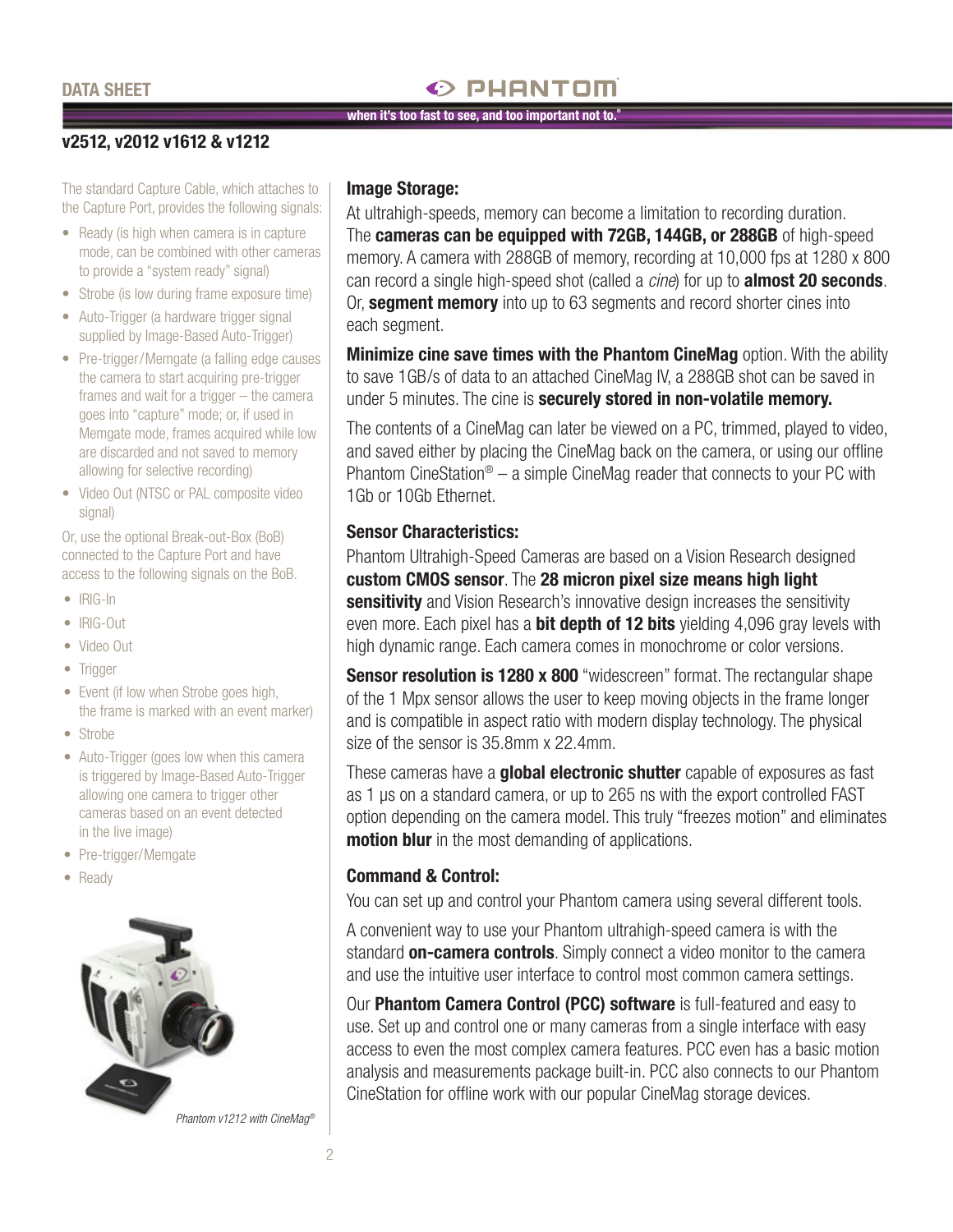*Phantom v2512, v2012 v1612, and v1212 - Back Panel* 

The **Phantom Remote Control Unit** (RCU) is a small full-featured camera controller that connects to the Remote port on the camera (or via Bluetooth using a Bluetooth adapter on the camera for wireless control). The LCD touchscreen gives access to all popular camera features with the tap of a finger. Connect the RCU to an HD-SDI video port and use it as a monitor, too!

#### **Connectivity:**

The Phantom v2512, v2012, v1612 & v1212 are **our most "connected" cameras ever!** On the back panel of the camera you will find:

| <b>BNC Connectors</b> |                                       | 9  | <b>Power Switch</b>                                             |  |
|-----------------------|---------------------------------------|----|-----------------------------------------------------------------|--|
| 1                     | <b>Trigger</b>                        | 10 | Range Data<br>(input azimuth and elevation data from a tracker) |  |
| 2                     | Time Code In<br>(IRIG, SMPTE)         | 11 | GPS<br>(input time, location from an external GPS receiver)     |  |
| 3                     | $I/O$ 1: Ready                        | 12 | <b>Remote Control Port</b>                                      |  |
| 4                     | <b>I/O 2: F-SYNC</b>                  | 13 | <b>1 Gb Ethernet</b>                                            |  |
| 5                     | I/O 3: Time Code Out<br>(IRIG. SMPTE) | 14 | <b>10 Gb Ethernet</b><br>(UTP copper interface, RJ45 connector) |  |
| 6                     | $1/0$ 4: Strobe                       | 15 | <b>Primary DC Input</b><br>$(20-28VDC)$                         |  |
| 7                     | HD-SDI <sub>2</sub>                   | 16 | <b>Backup DC Power</b>                                          |  |
| 8                     | HD-SDI <sub>1</sub>                   | 17 | <b>Capture Port</b>                                             |  |

The two HD-SDI ports can act as identical 4:2:2 HD-SDI ports with one port set up to provide an (optional) on-screen display to monitor the on-camera controls and camera operation. Or, they can be configured as a "single" 4:4:4 Dual-Link HD-SDI port.

LabView and Matlab development environments are also available.

#### **Advanced Features:**

- **10G Ethernet:** Download cines from the camera super fast. The 10G Ethernet transfers data at up to 600 MB/second on optimized systems, saving time and getting to your critical data faster.
- **Image-Based Auto-Trigger:** Trigger the camera (or even a number of connected cameras) from motion detected within the live image. This makes it easier to catch events that are not predictable and may occur infrequently.
- **Internal Mechanical Shutter:** All digital high-speed cameras require an occasional black reference to provide the highest quality images. A black reference is obtained by sampling a perfectly black image. With an internal mechanical shutter, no physical access to the camera is needed.



#### **Environmental Specs:**

|                                                                 | Power: 100 - 240 VAC, 280 Watt power supply included                             |
|-----------------------------------------------------------------|----------------------------------------------------------------------------------|
| Weight (without lens): 17 lbs, 8 oz. (8.1 Kg)                   |                                                                                  |
| Operating Temperature:                                          | $-10$ to $+50$ C                                                                 |
| 10G operating temperature: $+5$ to $+50$ C                      |                                                                                  |
| Storage temperature:                                            | $-20$ to $+70$ C                                                                 |
| Humidity:                                                       | 95% non-condensing                                                               |
| Altitude:<br>Operational                                        | 0 to 10 k feet above sea level                                                   |
| Non-Operational                                                 | -500 to 50 k feet above sea level                                                |
|                                                                 |                                                                                  |
| Magnetic Field Immunity: 500 amp-meter                          |                                                                                  |
| Regulatory:<br>Emissions<br>Conducted<br>Immunity<br><b>FSD</b> | <b>EMI/RFI</b><br>EN 55022, FCC part 15<br>EN 55022<br>EN 55024<br>IEC 61000-4-2 |
| <b>Random Vibration:</b>                                        |                                                                                  |
| Operational                                                     | $0.25G. 5 - 500 - 5Hz.$<br>1.0 Octave/min 10 Sweeps<br>(5 Cycles)                |
| Non-Operational                                                 | $1.2G, 5 - 500Hz$<br>1.0 Octave/min 10 Sweeps                                    |
| Shock:                                                          |                                                                                  |
| Operational                                                     | 5.5G, 11mSec half-sine with<br>10 shocks in all axis.                            |
| Non-Operational                                                 | 33G, 11mSec half-sine with<br>10 shocks in all axis                              |
| Natural Frequency:                                              | Operational 5-200 Hz                                                             |
| Safety:                                                         | IEC 60950                                                                        |
|                                                                 |                                                                                  |